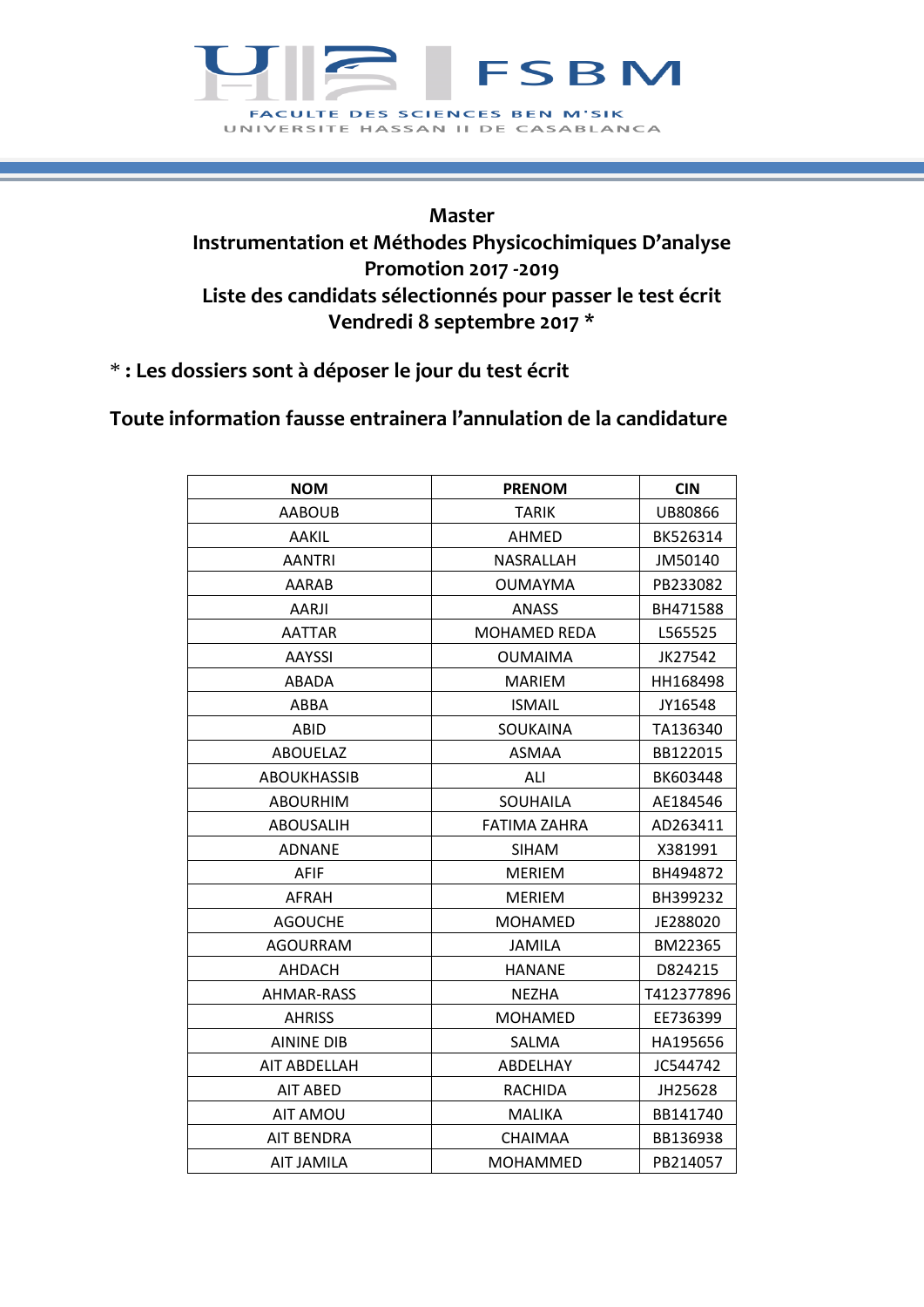| <b>AIT LAYACHI</b>      | <b>OMAR</b>     | JC547148 |
|-------------------------|-----------------|----------|
| <b>AIT LMKI</b>         | <b>AISSA</b>    | JE294191 |
| <b>AIT SI BABA</b>      | <b>OUARDIA</b>  | PB210116 |
| <b>AIT SI MBARK</b>     | ABDELLATIF      | JT62520  |
| AITBENMENANA            | EL HASSANIA     | JH31111  |
| <b>AITBRAYM</b>         | KHADIJA         | BB133707 |
| <b>AITTAHAR</b>         | YOUSSEF         | BL124936 |
| <b>AJDI</b>             | SOUAD           | CB305002 |
| <b>AJELABI</b>          | <b>YOUSSEF</b>  | BH475070 |
| ALAMI LAAROUSSI IDRISSI |                 |          |
| HASSAN                  | SARA            | AE131804 |
| <b>ALAS</b>             | <b>SAID</b>     | BH472749 |
| <b>ALIDI</b>            | <b>ZINEB</b>    | BK604115 |
| <b>ALLA</b>             | <b>FADWA</b>    | WA235180 |
| <b>ALOUI</b>            | ELMASTAPHA      | PB215555 |
| ALWAWA                  | <b>KOUMAIL</b>  | BH480016 |
| <b>AMCHAYD</b>          | YASSINE         | V304323  |
| AMESROUY                | <b>MERYEME</b>  | JH31281  |
| <b>AMINE</b>            | <b>JAMILA</b>   | BL138357 |
| AMIRI                   | <b>LOUBNA</b>   | BK288727 |
| AMMOUCH                 | <b>ZINEB</b>    | BJ422365 |
| ANFLOUS                 | <b>HAMID</b>    | JF50979  |
| <b>AOURRAM</b>          | <b>JAMILA</b>   | BM22043  |
| <b>ARDOUZ</b>           | ANAS            | BK285988 |
| ARHALLA                 | <b>KHALID</b>   | AE173261 |
| <b>ARROUBI</b>          | YOUSSEF         | P323987  |
| ASRI                    | <b>HOURIA</b>   | BK292383 |
| <b>ASSAKHI</b>          | <b>CHAIMAA</b>  | BH488285 |
| <b>ASSAL</b>            | MOHAMED         | BB123132 |
| <b>ASSIB</b>            | <b>MOUNIA</b>   | BK611931 |
| ASSOUS                  | HAJAR           | BJ427278 |
| <b>ATIQ</b>             | <b>ESSAADIA</b> | HH168654 |
| <b>ATTOUCH</b>          | <b>SIHAM</b>    | BH470436 |
| <b>AYOUBI</b>           | <b>KALTHOUM</b> | BH392028 |
| AZALMAD                 | <b>SAMIR</b>    | BK291863 |
| <b>AZIFA</b>            | AZIZ            | MD4401   |
| <b>BADR</b>             | SALWA           | BH482955 |
| <b>BADR</b>             | KHADIJA         | BH482953 |
| <b>BAHAR</b>            | <b>JIHANE</b>   | BK620855 |
| <b>BAHHOU</b>           | ABDELMOUJIB     | EE738980 |
| <b>BAKOUR</b>           | <b>IKRAM</b>    | CD557749 |
| <b>BALIT</b>            | <b>AHMED</b>    | BB133665 |
| BALKARD                 | <b>BOUCHRA</b>  | JK23339  |
| <b>BALLICH</b>          | <b>MUSTAPHA</b> | IE22384  |
| <b>BANANE</b>           | <b>BRAHIM</b>   | PB210130 |
| <b>BARICHOU</b>         | <b>ASMAE</b>    | M566006  |
| <b>BASSIF</b>           | <b>YOUNES</b>   | UD5443   |
| BAYA                    | M BAREK         | JY27307  |
| <b>BAYDOU</b>           | HAMZA           | CN19341  |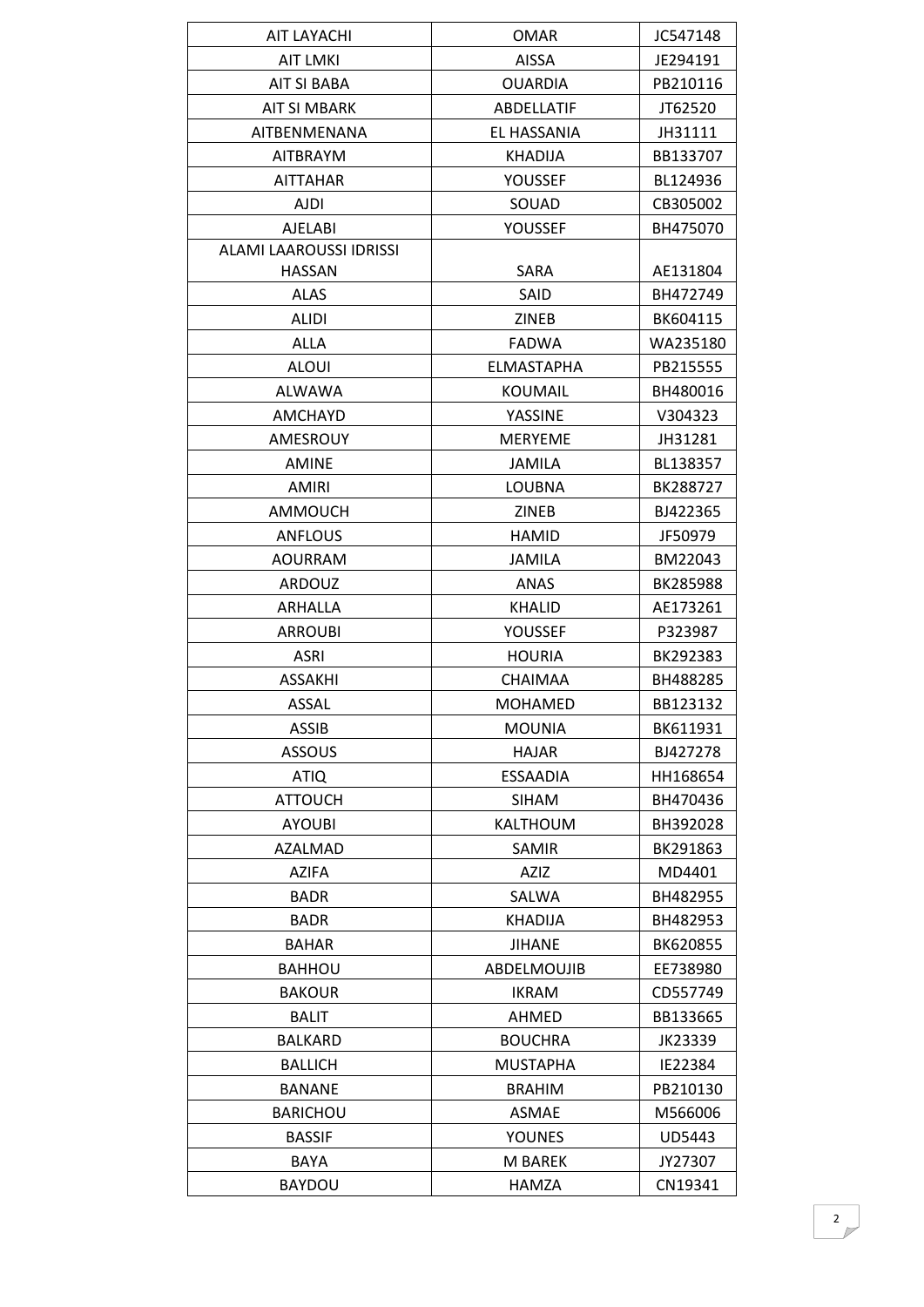| <b>BAZAG</b>        | <b>MOHAMED</b> | JE295515 |
|---------------------|----------------|----------|
| <b>BAZZI</b>        | <b>KHADIJA</b> | BK290785 |
| <b>BELCADI</b>      | <b>MERYEM</b>  | 1712428  |
| BELHADDAD           | <b>OUALID</b>  | EE737828 |
| <b>BELKADI</b>      | <b>LOUBNA</b>  | HA199034 |
| <b>BELKARKOR</b>    | FATIMA ZAHRA   | Q312486  |
| <b>BELKASMI</b>     | <b>NABIL</b>   | UA103369 |
| <b>BELKODIA</b>     | <b>KALTOUM</b> | HH230540 |
| <b>BELLAOUI</b>     | AISSA          | JE287528 |
| <b>BELLOUCH</b>     | <b>MOHAMED</b> | J504663  |
| <b>BELMAHI</b>      | ZAKARIA        | EC21766  |
| <b>BEN LAHCEN</b>   | <b>ISMAIL</b>  | JC554514 |
| <b>BEN LAHCEN</b>   | <b>ISMAIL</b>  | JC554514 |
| <b>BEN MOHAMED</b>  | ABDELGHAFOUR   | PB229525 |
| <b>BENAIM</b>       | ABDERRAHIM     | MC240700 |
| <b>BENAIT</b>       | <b>HASSAN</b>  | JH25758  |
| <b>BENBELLA</b>     | <b>BRAHIM</b>  | BH481042 |
| <b>BENHDA</b>       | RAJA           | IC111365 |
| <b>BENLAHOUCINE</b> | <b>OMAR</b>    | JB470100 |
| <b>BENMABAREK</b>   | <b>HASNAA</b>  | BH485275 |
|                     |                |          |
| <b>BENNACER</b>     | SAID           | PA146119 |
| <b>BENSALEM</b>     | <b>NIHAL</b>   | HH168962 |
| <b>BENYAHIA</b>     | <b>JAMILA</b>  | XA110550 |
| <b>BERNI ZAIM</b>   | YASSINE        | BH478762 |
| <b>BIFARGANE</b>    | <b>FATIMA</b>  | JB483368 |
| <b>BILI</b>         | <b>OUMAIMA</b> | BJ436478 |
| <b>BOUADDI</b>      | <b>HAJER</b>   | HA196492 |
| <b>BOUARI</b>       | <b>ELMEHDI</b> | BJ429016 |
| <b>BOUDARS</b>      | SOUKAINA       | BH487551 |
| <b>BOUDLAL</b>      | ABDESSALAM     | PB220446 |
| <b>BOUGHAZROUN</b>  | <b>HANANE</b>  | JA171433 |
| <b>BOUGRINE</b>     | <b>OMAR</b>    | KB134162 |
| <b>BOUHAFS</b>      | <b>NADIA</b>   | MD3375   |
| <b>BOUHLAL</b>      | ABDELMOULA     | HH12442  |
| <b>BOUKRICH</b>     | <b>OUMAIMA</b> | JE296439 |
| <b>BOUKZA</b>       | ABDERRAHMAN    | WA236740 |
| <b>BOULAM</b>       | <b>HANANE</b>  | T274595  |
| <b>BOULJOIHEL</b>   | HAYAT          | BJ435152 |
| <b>BOUM</b>         | <b>MARYAM</b>  | JY29073  |
| <b>BOUMHAOUT</b>    | <b>ZOHRA</b>   | JA166565 |
| <b>BOUSALHAM</b>    | <b>OUMAIMA</b> | T269821  |
| <b>BOUTADGHART</b>  | <b>TARIK</b>   | PB218952 |
| <b>BOUTALHA</b>     | <b>IKRAM</b>   | AD266943 |
| <b>BOUTCHICH</b>    | JILALI         | TA124366 |
| <b>BOUTGOULLA</b>   | <b>MOURAD</b>  | JM50997  |
| <b>BOUZEKRI</b>     | <b>MOHAMED</b> | ZT196004 |
| <b>BOUZIR</b>       | <b>ESSADIK</b> | PA225420 |
| <b>BREIDA</b>       | SOUMIA         | T269550  |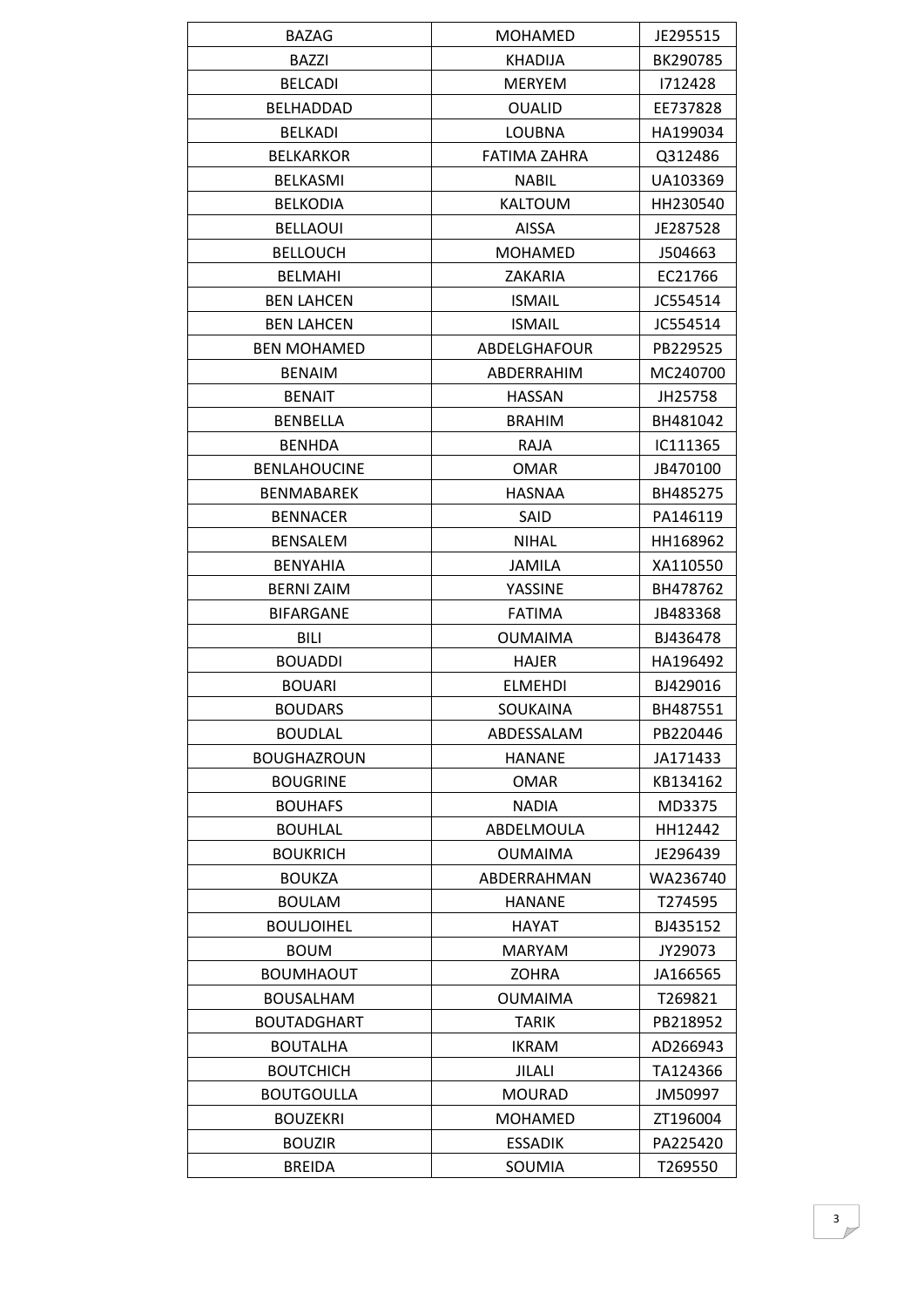| CHAAL              | HALIMA                 | JB485936 |
|--------------------|------------------------|----------|
| CHAANOUN           | AMAL                   | MD1524   |
| <b>CHANNAB</b>     | <b>BADR-EDDINE</b>     | Y418506  |
| <b>CHAOUKI</b>     | MOAD                   | MC263138 |
| <b>CHARDANI</b>    | <b>MALIKA</b>          | JB481399 |
| <b>CHATER</b>      | JAMAL                  | JB486123 |
| <b>CHATER</b>      | <b>JAMAL</b>           | JB486123 |
| <b>CHBARAT</b>     | <b>RIDOUAN</b>         | BB135586 |
| <b>CHBATI</b>      | <b>FATIMA</b>          | SL11625  |
| CHEBANAT           | SANAA                  | AA55922  |
| <b>CHEBLI</b>      | ABDELAZIZ              | SH167601 |
| <b>CHELHAOUI</b>   | SALAH-EDDINE           | WB173444 |
| <b>CHERKAOUI</b>   | <b>FADWA</b>           | BB129278 |
| <b>CHIRAJ</b>      | <b>SIHAM</b>           | BH480741 |
| <b>CHIT</b>        | RACHIDA                | T268289  |
| <b>CHOUIREF</b>    | SALMA                  | T270424  |
| <b>CHOUJAA</b>     | <b>ANAS</b>            | WA242365 |
| <b>CHOUKRI</b>     | <b>OMAIMA</b>          | BB133799 |
| <b>CHRIFI</b>      | RIM FADOUA             | AD257237 |
| <b>DAFIR</b>       | <b>MERYEM</b>          | BJ436772 |
| <b>DAHHAK</b>      |                        |          |
|                    | <b>ILIAS</b>           | AE130138 |
| <b>DANI</b>        | <b>LOUBNA</b>          | BB134138 |
| <b>DAOU</b>        | <b>ZINEB</b>           | BH471491 |
| DAOU               | ABDELOUAHED            | BH480161 |
| <b>DERHAM</b>      | <b>BRAHIM</b>          | BM15336  |
| <b>DERHEME</b>     | <b>NAIMA</b>           | BM21453  |
| DOU                | AMAL                   | BH469137 |
| <b>DRIF</b>        | <b>KAOUTAR</b>         | CB290758 |
| <b>DRIOUCH</b>     | SANAE                  | BH489589 |
| <b>DYAB</b>        | <b>KAWTAR</b>          | BK617536 |
| <b>ECHLEIH</b>     | <b>MOHAMMED</b>        | GB211453 |
| <b>EDAOUDI</b>     | YOUSSEF                | JH17760  |
| EL ABBARI          | KHAWLA                 | JT59067  |
| EL ALLAOUI         | <b>BRAHIM</b>          | PB216170 |
| EL AMIRI           | <b>SOUKAINA</b>        | MD4035   |
| EL AMRAOUI         | <b>MERYEM</b>          | WA238454 |
| EL ANSRAOUI        | <b>MOHAMED</b>         | J508302  |
| <b>EL BACHRI</b>   | <b>MOHAMED</b>         | Q322601  |
| EL BADAOUI         | <b>MOUNA</b>           | MA126532 |
| EL BEROUHI         | <b>KAOUTAR</b>         | BB145435 |
| <b>EL BORR</b>     | <b>MOHAMMED ACHRAF</b> | AA52569  |
| <b>EL BOUKHARI</b> | <b>OUMAIMA</b>         | WA235041 |
| <b>EL FANNASSI</b> | ABDELILAH              | CD594176 |
| EL FATIMI          | <b>CHARKI</b>          | MC252944 |
| EL HATTAB          | AHMED                  | Y408867  |
| EL HOUDAIFI        | <b>MANALE</b>          | JM59536  |
| EL ISSMAELI        | <b>YOUNESS</b>         | CD549391 |
| EL JAOUHARI        | <b>AZZEDDINE</b>       | BK297341 |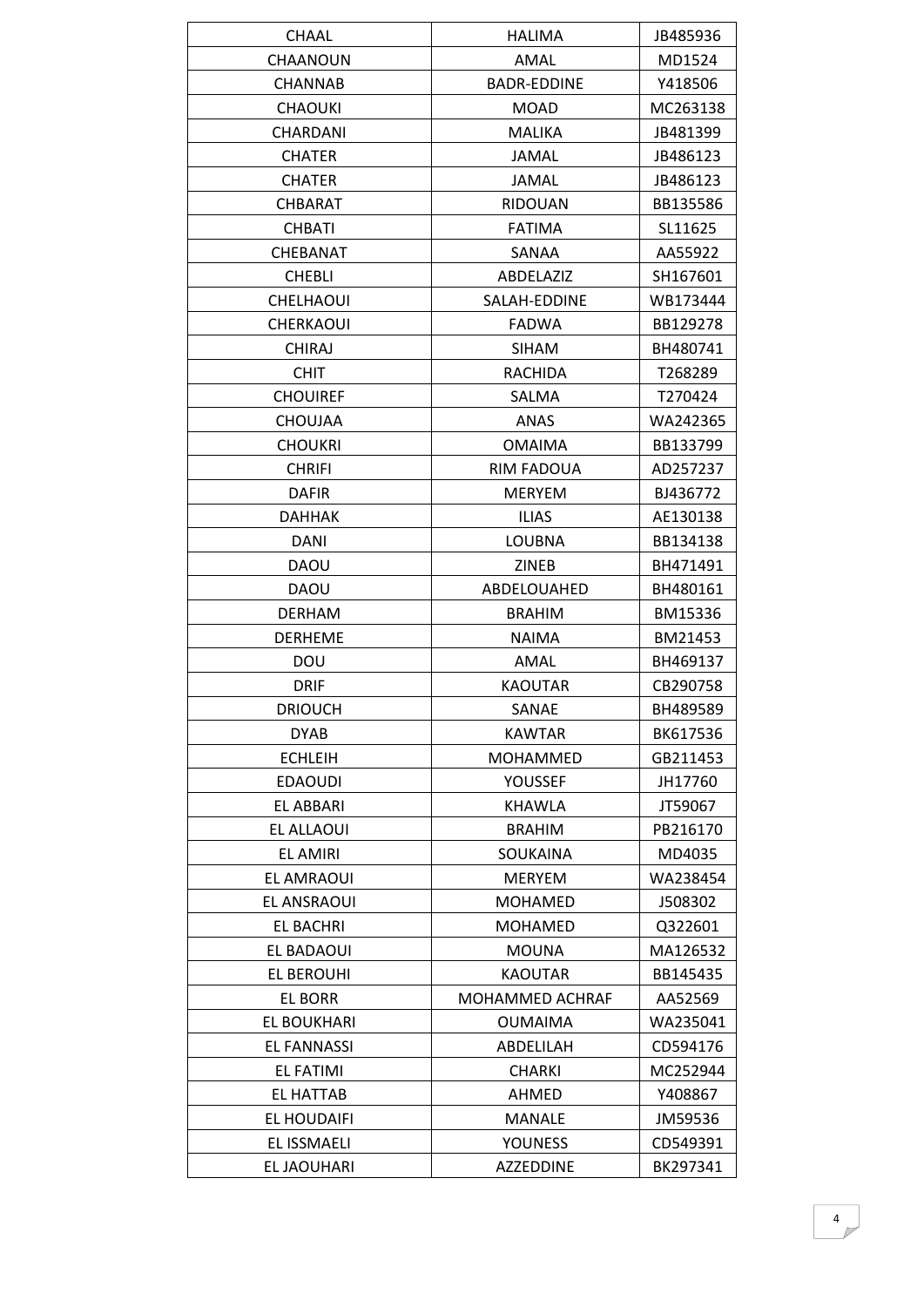| EL JOUMRI           | <b>LOUBNA</b>        | AA62575  |
|---------------------|----------------------|----------|
| <b>EL KACEMI</b>    | <b>ZINEB</b>         | AA60060  |
| <b>EL KALAAOUI</b>  | <b>KHADIJA</b>       | BK635039 |
| <b>EL KHABCHI</b>   | <b>RACHID</b>        | ZT145837 |
| <b>EL KHOBZI</b>    | <b>IMAD</b>          | BK618739 |
| <b>EL KHOBZI</b>    | <b>IMAD</b>          | BK618739 |
| EL MESFIOUI         | KHADIJA              | JB480399 |
| EL MESRAR           | FATIMA EZZAHRA       | T273442  |
| <b>EL MINIAR</b>    | <b>IMAD</b>          | HH56048  |
| EL MORTADA          | SOUKAINA             | BB146065 |
| EL MOUDDEN          | AICHA                | JF54179  |
| <b>EL MOUKRIFI</b>  | <b>RIM</b>           | G681162  |
| EL OUKILI           | <b>MALAK</b>         | Q320972  |
| EL QUARMUZ          | <b>NOURA</b>         | JT53057  |
| EL-ABDLI            | FATIMA-EZZAHRA       | BB129213 |
| <b>ELABIOUI</b>     | ABDESSALAM           | PB191384 |
| <b>ELADAOUI</b>     | <b>SALEH</b>         | QB29803  |
| <b>ELAIGUEL</b>     | <b>REDA</b>          | BJ432905 |
| EL-ALOUANY          | <b>MOHAMED</b>       | PB212917 |
| <b>ELASLI</b>       | <b>ADIL</b>          | 1729140  |
| <b>ELASRI</b>       | <b>LOUBNA</b>        | BH485921 |
| <b>ELBALGHITI</b>   | <b>GHIZLANE</b>      | BH480203 |
| ELBEHAYRY           | <b>ZINEB</b>         | W402603  |
| <b>ELBOUCHTAOUI</b> | FATIMA-ZAHRA         | JB490497 |
| <b>ELHADDIOUI</b>   | SARRA                | W402664  |
| <b>ELHARFAOUI</b>   | ABDELAZIZ            | BB137193 |
| <b>ELHILALI</b>     | ABDELJALIL           | QA168559 |
| EL-KHALYIY          | ABDELAZIZ            | JB468284 |
| <b>ELKHATTABI</b>   | <b>HAMZA</b>         | BK393999 |
| <b>ELMESRAR</b>     | FATIMA EZZAHRA       | T273442  |
| <b>ELMIR</b>        | ABDELKEBIR           | BB134633 |
| <b>ELMOUDEN</b>     | ABDELLAH             | JD67950  |
| <b>ELMOURABIT</b>   | <b>AZIZ</b>          | BJ423662 |
| ELOUAZZANI TAYIBI   | ABDELMAJID           | BM20711  |
| <b>ELQATAL</b>      | <b>MOHAMED KARIM</b> | Z549416  |
| <b>ELRHALI</b>      | MEHDI                | AD247928 |
| <b>ELRHAYOUR</b>    | ZINEB                | BH486119 |
| EN.NAMI             | <b>NABIL</b>         | MD2105   |
| <b>ENNAJMY</b>      | <b>SIHAM</b>         | BH495354 |
| <b>EN-NESYRY</b>    | SOUHAILA             | BH485090 |
| ERRABBAH            | RACHID               | MC267324 |
| <b>ES-SABRY</b>     | ASSIA                | MD3762   |
| <b>ESSAHABY</b>     | YOUSSEF              | BH491419 |
| <b>ESSAIDI</b>      | <b>NAJOUA</b>        | HH158178 |
| <b>ESSAKHI</b>      | HAMZA                | T277771  |
| <b>ESSALEKE</b>     | ABDERRAHIM           | HH165366 |
|                     |                      |          |
| <b>ESSALIHI</b>     | <b>GHIZLANE</b>      | JC549905 |
| <b>ESSALMI</b>      | <b>SIHAM</b>         | BB137739 |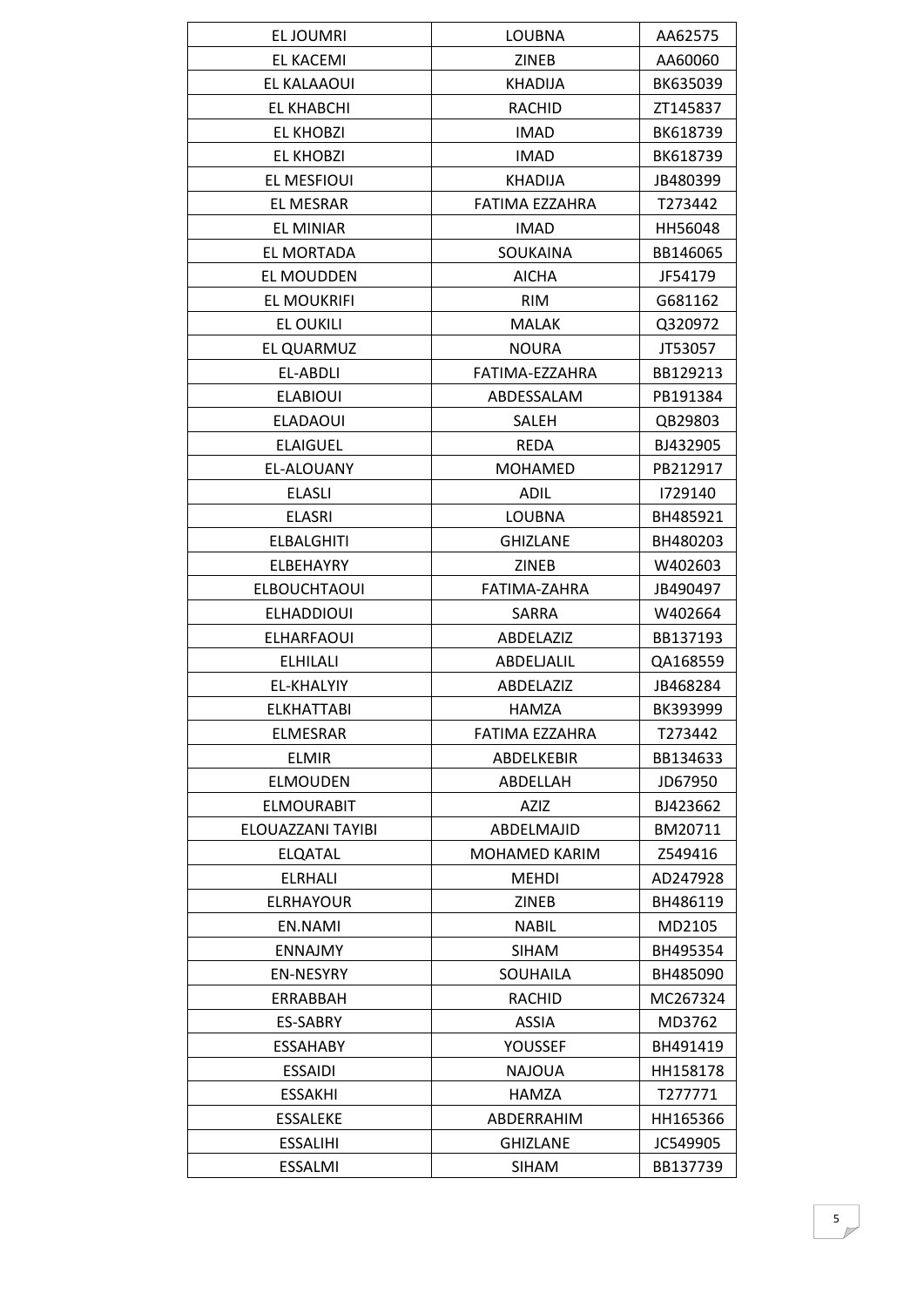| ESSEBBAR                 | FATIMA-EZZAHRAA | HH14142  |
|--------------------------|-----------------|----------|
| <b>ESSEGHIR</b>          | <b>LAHCEN</b>   | JB464410 |
| <b>ESSEGHIR</b>          | <b>LAHCEN</b>   | JB464410 |
| <b>ESSEGHIR</b>          | <b>LAHCEN</b>   | JB464410 |
| <b>ESSOURI</b>           | <b>AYOUB</b>    | EE582400 |
| <b>ETTADILI</b>          | FATIMA EZZAHRA  | QB30156  |
| <b>ETTANJAOUY</b>        | KENZA           | BH468693 |
| ET-TERCH                 | <b>AYOUB</b>    | BH476004 |
| <b>EZAHIDI</b>           | <b>OMAR</b>     | BH499574 |
| <b>EZZIDANI</b>          | ABDELMOTALEB    | PB209261 |
| EZ-ZINE                  | <b>TARIK</b>    | WB166172 |
| <b>FARES</b>             | <b>OMAIMA</b>   | BB136964 |
| <b>FARES</b>             | <b>OMAIMA</b>   | BB136964 |
| <b>FARID</b>             | FATIMA EZZAHRA  | BB147974 |
| <b>FARID</b>             | <b>ZOHRA</b>    | Q313291  |
| <b>FARIJI</b>            | YOUSSEF         | BK283439 |
| <b>FATIMI</b>            | SANAE           | Y431388  |
| <b>FETHEDDINE</b>        | SALMA           | WA242324 |
| <b>FETTOUCHE</b>         | <b>YASSINE</b>  | AD255474 |
| <b>GHARNIRT</b>          | YOUSSEF         | IC113059 |
| <b>HADAD</b>             |                 |          |
|                          | <b>FOUAD</b>    | BH397646 |
| HADAD                    | <b>FOUAD</b>    | BH397646 |
| <b>HADOUNI</b>           | SALAHEDDINE     | EE564335 |
| <b>HADRI</b>             | AMINE           | SL12983  |
| HAJIB                    | <b>ACHRAF</b>   | BB139488 |
| <b>HAJJAOUI</b>          | <b>BRAHIM</b>   | M548759  |
| <b>HAJJOUBI</b>          | ABDESSAMAD      | T276792  |
| <b>ILUOLLAH</b>          | <b>OUMAYMA</b>  | AD263385 |
| <b>HALIOUI</b>           | <b>SEDDIK</b>   | BK620910 |
| <b>HALLABI</b>           | AHMED           | WB171257 |
| <b>HALLOUB</b>           | ABDELLAH        | EE746163 |
| HAMALI                   | <b>KHAOULA</b>  | SH170456 |
| <b>HAMAMA</b>            | <b>AYOUB</b>    | AA63125  |
| HAMDINOU                 | SAMIRA          | AE162620 |
| HAMI                     | YAHYA           | BJ426251 |
| <b>HAMOUCH</b>           | <b>JMAA</b>     | JB485210 |
| <b>HAMOUDAOUIA</b>       | <b>KHADIJA</b>  | BJ408906 |
| <b>HARAKAT</b>           | <b>MERIAM</b>   | BJ432186 |
| <b>HARIZ</b>             | YASSINE         | BM25031  |
| <b>HARRIS</b>            | <b>FATIMA</b>   | BK632188 |
| <b>HATIM</b>             | ZAKARIA         | BB123608 |
| <b>HATTACHE</b>          | <b>HANANE</b>   | JF53001  |
| <b>HBIBI</b>             | <b>KARIM</b>    | Q305830  |
| HYANI                    | KARIMA          | BJ428898 |
| <b>IBN DAHOU IDRISSI</b> | <b>MUSTAPHA</b> | T258516  |
| <b>IBTISSAM</b>          | <b>MANSOURI</b> | BH490922 |
| <b>ICHRAK</b>            | <b>JABER</b>    | BB137750 |
| <b>ICHTIFAK</b>          | <b>KHADIJA</b>  | WA240205 |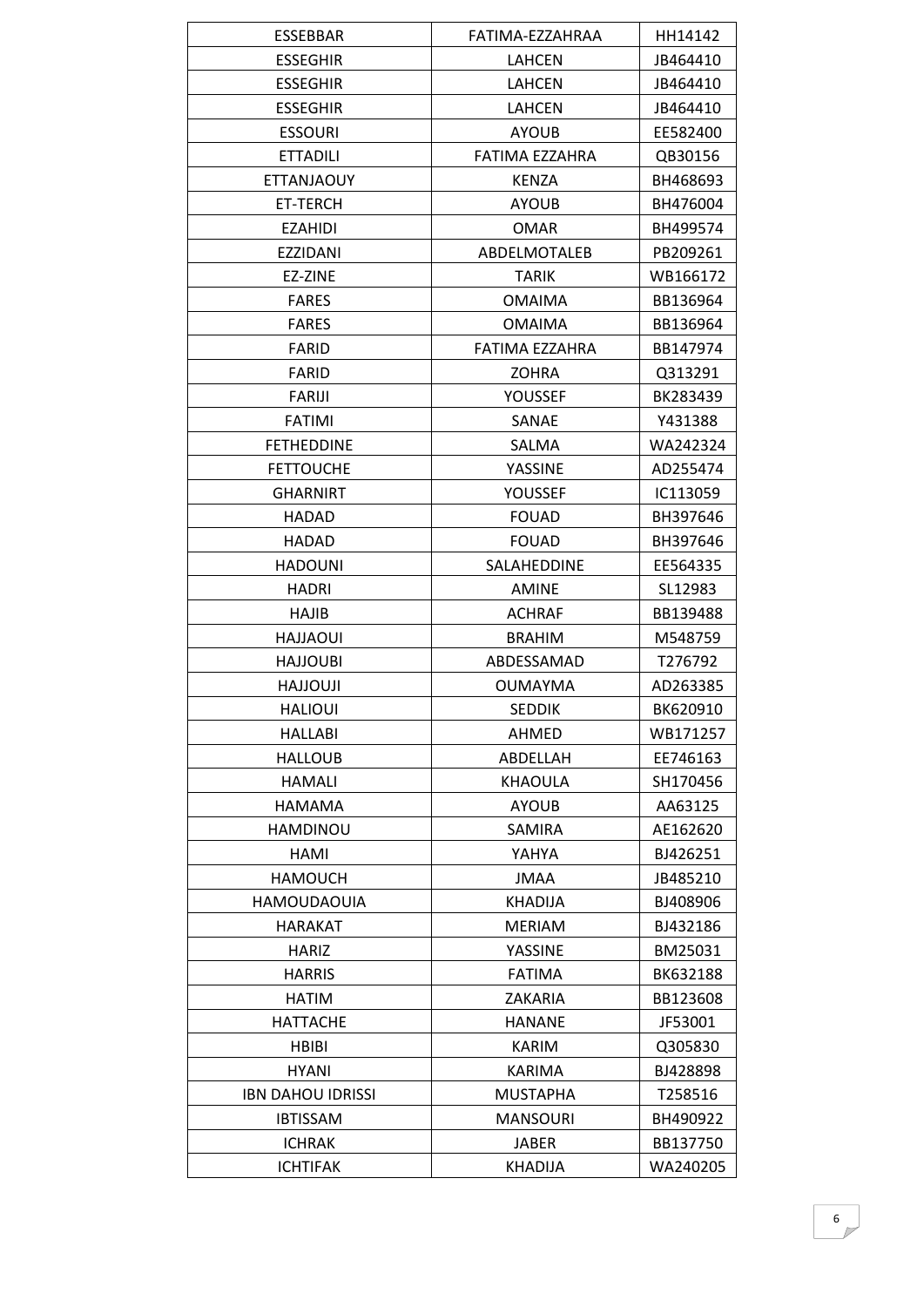| <b>ID SAID</b>       | ABDELMAJID      | P305664  |
|----------------------|-----------------|----------|
| <b>ID TALEB</b>      | <b>HICHAM</b>   | P318979  |
| <b>IDALI</b>         | ABDELLAH        | PA215683 |
| <b>IDAOUMESSAOUD</b> | ALI             | BK293090 |
| ID-BELLA             | <b>MOHAMED</b>  | N385082  |
| <b>IDBLOUCHE</b>     | <b>LAHCEN</b>   | BM18051  |
| <b>IDRISSI</b>       | FATIMA ZAHRA    | BH397548 |
| <b>IFRHALANE</b>     | <b>KHADIJA</b>  | BH486117 |
| <b>IMGIRNE</b>       | <b>AYOUB</b>    | BH480228 |
| <b>IMGIRNE</b>       | <b>AYOUB</b>    | BH480228 |
| <b>IMZILEN</b>       | FATIMA-EZZAHRA  | JC549291 |
| <b>JAABARI</b>       | HAMZA           | EA201682 |
| <b>JADBAN</b>        | <b>ZINEB</b>    | CN20598  |
| <b>JAGHAR</b>        | <b>NASSIMA</b>  | BK526324 |
| JAMAL                | <b>CHAIMAA</b>  | BK620903 |
| <b>JANATI</b>        | SAIDA           | BB140509 |
| <b>JAOUHARI</b>      | <b>YOUNES</b>   | JY18578  |
| JARI                 | <b>MERIEM</b>   | BH489701 |
| <b>JARI</b>          | YASSINE         | CB302634 |
| <b>JARITEN</b>       | <b>MARWANE</b>  | BE885528 |
| <b>JHA</b>           | SALMA           | HH114695 |
| <b>JISMANI</b>       | SARA            | BB112104 |
| <b>JODAR</b>         | <b>NASSIMA</b>  | BH498540 |
| <b>JOUANI</b>        | <b>MOHAMED</b>  | EE562120 |
| <b>JOUIDI</b>        | ABDERRAHIM      | BK610079 |
| <b>KADA</b>          | <b>ISMAIL</b>   | K535140  |
| <b>KADDOURI</b>      | <b>MORAD</b>    | V323997  |
| <b>KANBOUI</b>       | ZAID            | K513847  |
| <b>KARRAT</b>        | ABDELHAFID      | VA128118 |
| <b>KHALIF</b>        | FATIMA-ZAHRA    | BB140106 |
| KHALIL               | <b>HANANE</b>   | MA132135 |
| <b>KHAOUTI</b>       | SOUKAINA        | BB147320 |
| KHBAZ                | ZAKARIA         | JA172494 |
| <b>KHETTABI</b>      | <b>NADIA</b>    | BB124061 |
| <b>KHIAR</b>         | <b>HABIBA</b>   | Q315809  |
| <b>KHOULOUD</b>      | SOUAD           | BL141282 |
| <b>KHOURICHEF</b>    | <b>MOUAD</b>    | BK636673 |
| KIRMANI              | HALIMA          | MC263363 |
| <b>KOHAILA</b>       | <b>ZINEB</b>    | BE874117 |
| <b>KORCHI</b>        | <b>SOUKAINA</b> | U184888  |
| <b>KOUCHTO</b>       | <b>AHMED</b>    | MC245117 |
| <b>LAAROUSSI</b>     | ALI             | CN19385  |
| LAAYATI              | <b>MOUHSINE</b> | IE17659  |
| LABRAIKI             | <b>FADOUA</b>   | BE884380 |
| LAFKHAR              | KHADIJA         | BB146735 |
| LAGMIRI              | <b>AZEDDINE</b> | AD255777 |
| LAHMIDI              | <b>AYOUB</b>    | BH486137 |
| LAHMIDI              | <b>AYOUB</b>    | BH486137 |
|                      |                 |          |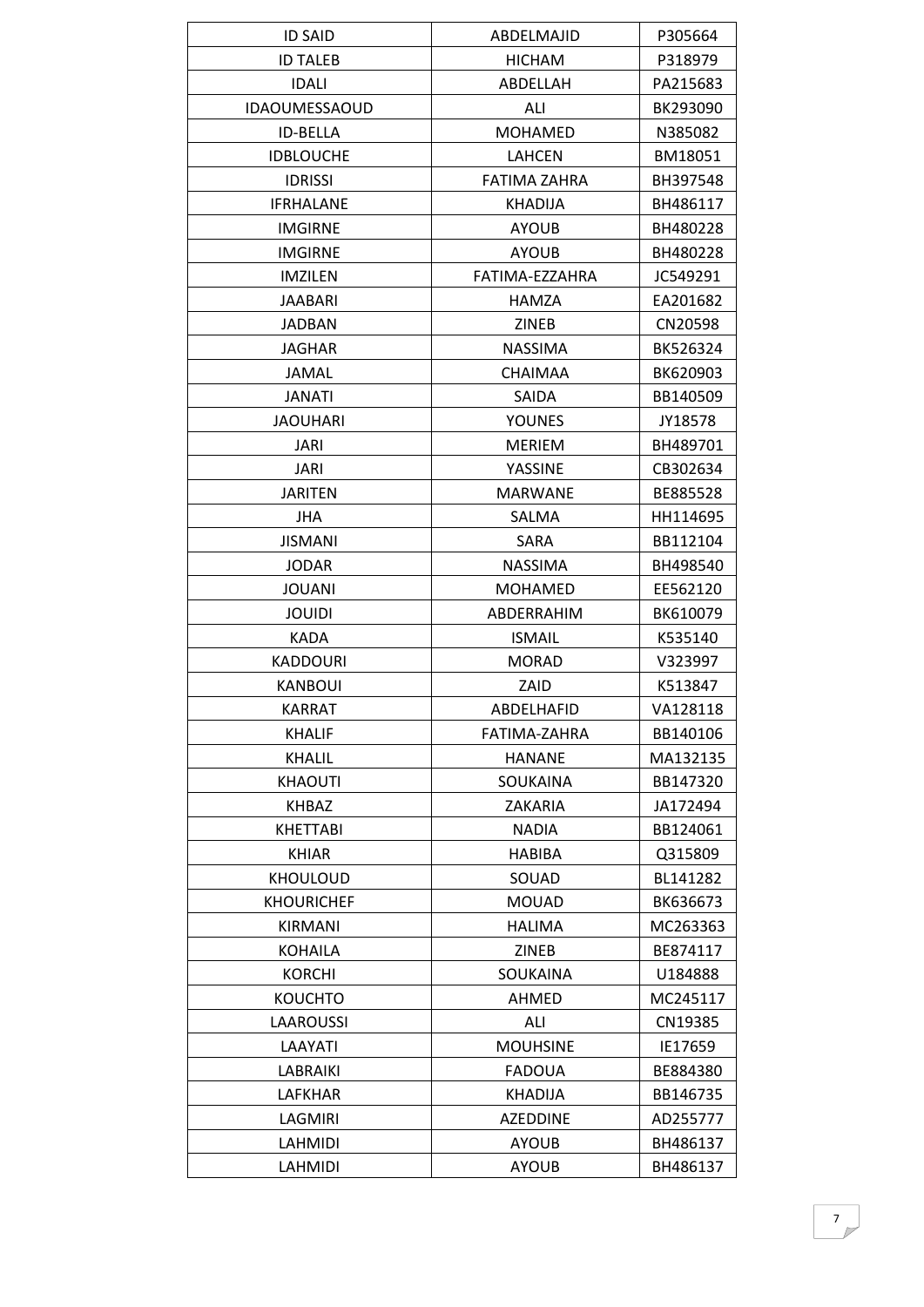| LAHNIDA                   | YOUSSEF              | N397580   |
|---------------------------|----------------------|-----------|
| LAHRICHI                  | <b>AMINA</b>         | CB3014786 |
| <b>LAHRICHI</b>           | <b>AMINA</b>         | CB304786  |
| <b>LAKHLIFI ELIDRISSI</b> | <b>ZINEB</b>         | AE138049  |
| LAMINE                    | ABDERRAHIM           | AE88330   |
| LAMINE                    | RACHID               | JH16239   |
| LAMOUDAN                  | <b>HAMID</b>         | JA170518  |
| LAQEHILI                  | <b>ILHAM</b>         | MJ5713    |
| LASRAOUI                  | <b>NOUR EL IMANE</b> | BB128469  |
| LATIFI                    | SOUHAYLA             | FA168337  |
| <b>LOUKHMI</b>            | <b>ZINEB</b>         | BL125963  |
| LOUKMANE                  | <b>ACHRAF</b>        | BH484423  |
| <b>M BIRIK</b>            | <b>MUSTAPHA</b>      | JM50194   |
| MAAGHLOUD                 | FATIMA EZZAHRA       | BL137576  |
| <b>MAANANE</b>            | <b>FADWA</b>         | AD252640  |
| <b>MAAROUF</b>            | <b>OUMAIMA</b>       | UA103313  |
| <b>MACHHOUR</b>           | <b>IMAD</b>          | CD526065  |
| <b>MADKOUR</b>            | <b>MOHSINE</b>       | BJ435054  |
| <b>MADKOUR</b>            | <b>MOHSINE</b>       | BJ435054  |
| <b>MAHI</b>               | <b>MAROUANE</b>      | BH475648  |
| <b>MAKHTOUM</b>           | ANASS                | TK22537   |
| <b>MARIAMI</b>            | <b>IBTISSAM</b>      | S742657   |
| <b>MARMAR</b>             | ZAKARIA              | JH29297   |
| <b>MASRI</b>              | SAID                 | ID76384   |
| <b>MAZKAD</b>             | <b>DRISS</b>         | JA167684  |
| <b>MAZOT</b>              | <b>SARA</b>          | MJ5602    |
| MERSELMIZ                 | FATIMA-EZZAHRA       | BH474786  |
| <b>MHADA</b>              | <b>HAMZA</b>         | AD266996  |
| <b>MHAOURI</b>            | <b>KAOUTHAR</b>      | T271194   |
| <b>MINIFI</b>             | <b>OUMAIMA</b>       | BH471566  |
| <b>MISBAH</b>             | <b>KAOUTARE</b>      | Y433705   |
| <b>MODKHAM</b>            | <b>MOHAMED</b>       | EE591847  |
| <b>MOFAKIR</b>            | ADIL                 | MC260558  |
| <b>MOKHLISS</b>           | SOUAD                | MC261550  |
| <b>MOUHIB</b>             | <b>MOHAMED</b>       | W390713   |
| <b>MOUISSET</b>           | <b>KAWTAR</b>        | BH471996  |
| <b>MOUJANE</b>            | <b>YASSINE</b>       | PB300688  |
| <b>MOUMEN</b>             | <b>MINA</b>          | MC267373  |
| <b>MOUSTAOUI</b>          | <b>FADWA</b>         | Q321992   |
| <b>NADIF</b>              | <b>ILIASS</b>        | JA166430  |
| <b>NAFID</b>              | <b>MOAD</b>          | MC267428  |
| <b>NAINIA</b>             | ANAS                 | T240361   |
| <b>NAIT TALIB</b>         | <b>RACHID</b>        | JH25767   |
| <b>NAJJI</b>              | <b>SOUFIANE</b>      | BH398217  |
| NAKIRI                    | <b>OUMNIYA</b>       | HH63593   |
| <b>NAKKAR</b>             | <b>MOHAMED</b>       | MD1004    |
| <b>NECHAR</b>             | <b>MERIAM</b>        | HH250483  |
| <b>NIDBOUFKER</b>         | KARIM                | BB109237  |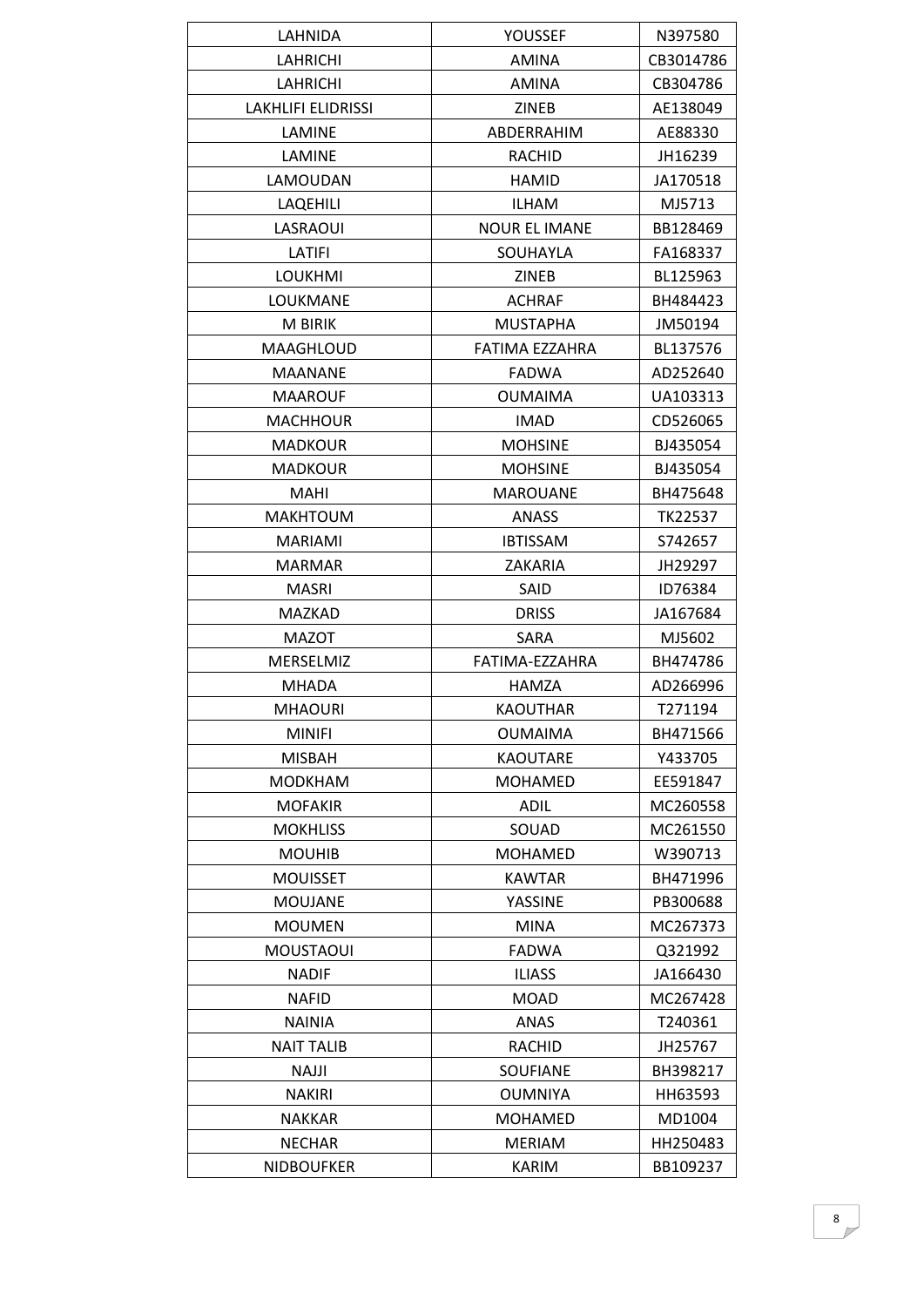| <b>NOUAYTI</b>   | FATIMA ZOHRA        | CD624545  |
|------------------|---------------------|-----------|
| <b>OMAR</b>      | EL ALAOUI           | DO21586   |
| <b>ORFI</b>      | HAMZA               | Q321895   |
| <b>OUAHDI</b>    | ZINEB               | BH469762  |
| <b>OUAHI</b>     | <b>HASNAA</b>       | IA160344  |
| <b>OUAJIH</b>    | <b>HAFSAA</b>       | TA138812  |
| <b>OUALILI</b>   | HAMZA               | UB87222   |
| <b>OUAYLOUL</b>  | LAMIAE              | 1716743   |
| <b>OUBAHOU</b>   | <b>MOHAMMED</b>     | JY25401   |
| <b>OUBANI</b>    | <b>MOHAMED</b>      | JA172268  |
| <b>OUBELLA</b>   | ZOHRA               | JC546410  |
| <b>OUCHAKOUK</b> | <b>MAROUANE</b>     | BH475750  |
| <b>OUCHAKOUK</b> | <b>MAROUANE</b>     | BH 475750 |
| <b>OUDOUCH</b>   | <b>FATIHA</b>       | BJ416131  |
| <b>OUHEMMOU</b>  | <b>HAJAR</b>        | BH396328  |
| <b>OUHMOUDOU</b> | <b>OUSSAMA</b>      | 1722409   |
| OUISKARRANE      | YOUSSEF             | JC531113  |
| <b>OUMGHAR</b>   | <b>KHADIJA</b>      | BK292426  |
| <b>OUSIDI</b>    | <b>YOUSSEF</b>      | PB213063  |
| OUSSOU           | <b>AIMAD</b>        | JT55746   |
| <b>OUSSOUABL</b> | ABDELHAK            | BH475766  |
| <b>OUSSOUS</b>   | <b>ELHOUCINE</b>    | JT67065   |
| OUSSOUS          | <b>EL HOUCINE</b>   | JT67065   |
| QAIBA            | <b>AYOUB</b>        | HH14111   |
| RABEH            | <b>HICHAM</b>       | J492851   |
| RABII            | SANAA               | BH478552  |
| <b>RACHIDY</b>   | SARA                | BH486113  |
| <b>RAFIQUI</b>   | SALMA               | BH472919  |
| <b>RAFYA</b>     | ABDELKARIM          | W386272   |
| RAISS            | <b>MALIKA</b>       | BB135797  |
| RAMI             | <b>SALAH EDDINE</b> | DJ26063   |
| RHALMI           | <b>OTHMANE</b>      | MD2755    |
| RHMIZA           | <b>NAOUFAL</b>      | BH459260  |
| <b>ROUHY</b>     | <b>AICHA</b>        | BE883496  |
| SAADI            | AHMED               | 1716311   |
| SAADI            | YASSAMINE           | F442012   |
| <b>SABIR</b>     | SALMA               | BJ441541  |
| SABRI            | <b>MERIEM</b>       | BJ434034  |
| SABY             | <b>MOSTAFA</b>      | BJ437437  |
| SADEK            | <b>OTMANE</b>       | M568974   |
| SADIKOUNE        | <b>AYA</b>          | BK627267  |
| SADKAN           | FATIMA ZAHRA        | BB136462  |
| SAGUEM           | SARA                | BH485224  |
| <b>SAIHI</b>     | <b>AMINE</b>        | HH169305  |
| SAMIL            | <b>HICHAM</b>       | MC249577  |
| SAMMAH           | <b>JIHAD</b>        | BH493884  |
| SAYAR            | TOURIA              | BM22364   |
| SBABA            | MINA                | JH20075   |